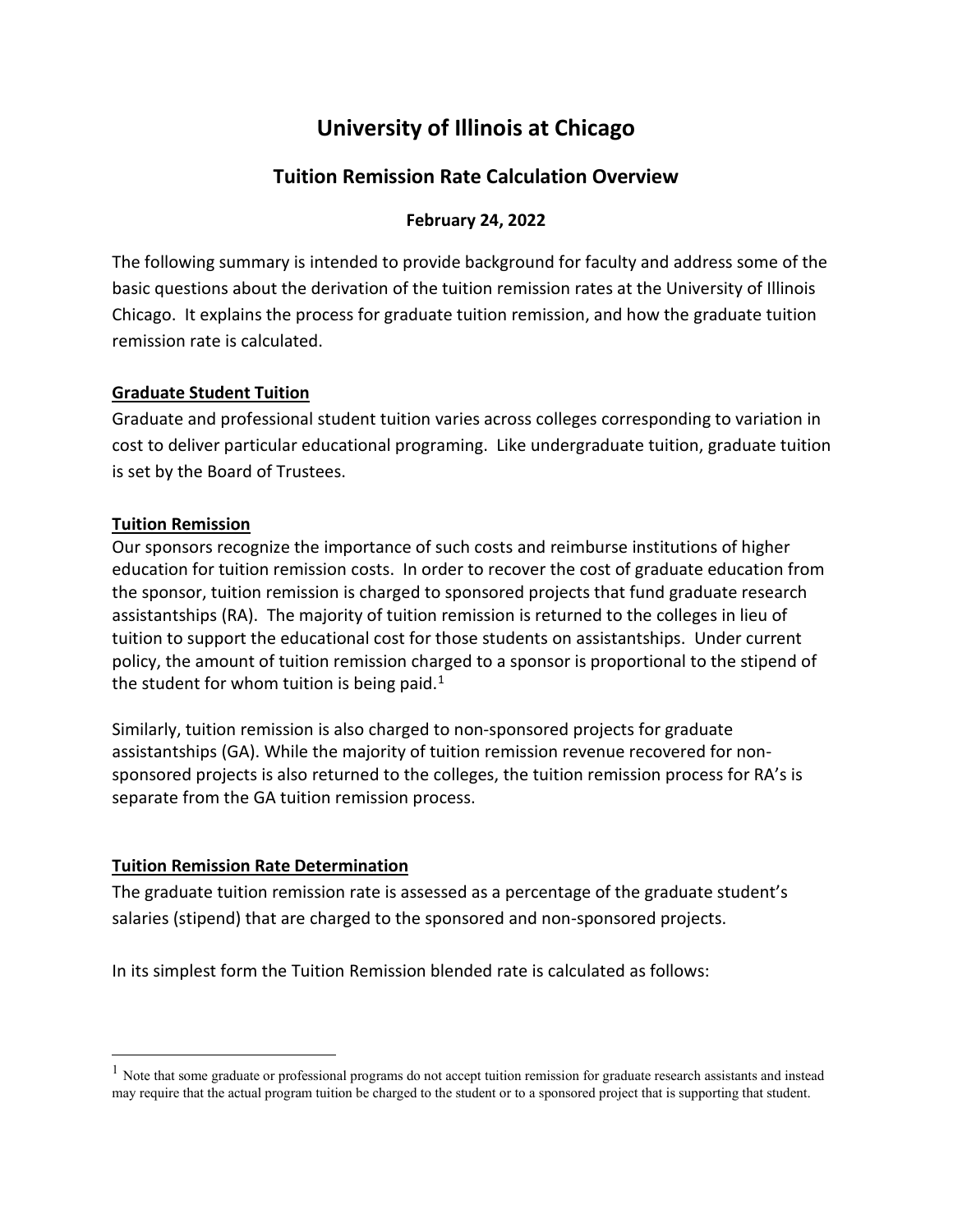**Total Cost of Tuition Waived for all Graduate Students** with Assistantships

**Total Salaries of all Graduate Students Receiving Tuition Waivers** 

**Tuition** Remission Rate

 $\equiv$ 

In recent years, University administration has made a decision to discount the tuition remission actually charged to sponsored projects from the higher calculated rate to a discounted rate of 42%. Likewise, University administration has made a decision to discount the tuition remission actually charged to non-sponsored projects from the higher calculated rate to a discounted rate of 21%.

# **Charging Tuition Remission**

Following determination and management's approval of the tuition remission rate for a fiscal year, that rate is used in calculating sponsored projects budgets reviewed by the Office of Research Services (ORS). This rate is applied to all GA/RA/TAs working on sponsored projects and only GAs for non-sponsored projects. For example, tuition remission is calculated by multiplying (the tuition remission rate) X (the stipend of the graduate assistant). The resulting amount is charged as a direct cost to sponsored projects or assessed to the non-sponsored account. These direct costs to sponsor projects are not included in the modified total direct costs (MTDC) to which F&A charges are applied.

# **References**

# **Graduate Student Tuition**

<https://registrar.uic.edu/tuition/grad/index.html>

# **Tuition Waiver Policies**

<http://www.pb.uillinois.edu/dr/tuitionpolicy.cfm>

# **Graduate College Tuition Waiver Policies**

<http://grad.uic.edu/graduate-college-tuition-and-fee-waivers>

# **GA Tuition Remission Benefit Cost Charged on Non-Sponsored Accounts**

<https://www.obfs.uillinois.edu/common/pages/DisplayFile.aspx?itemId=436386>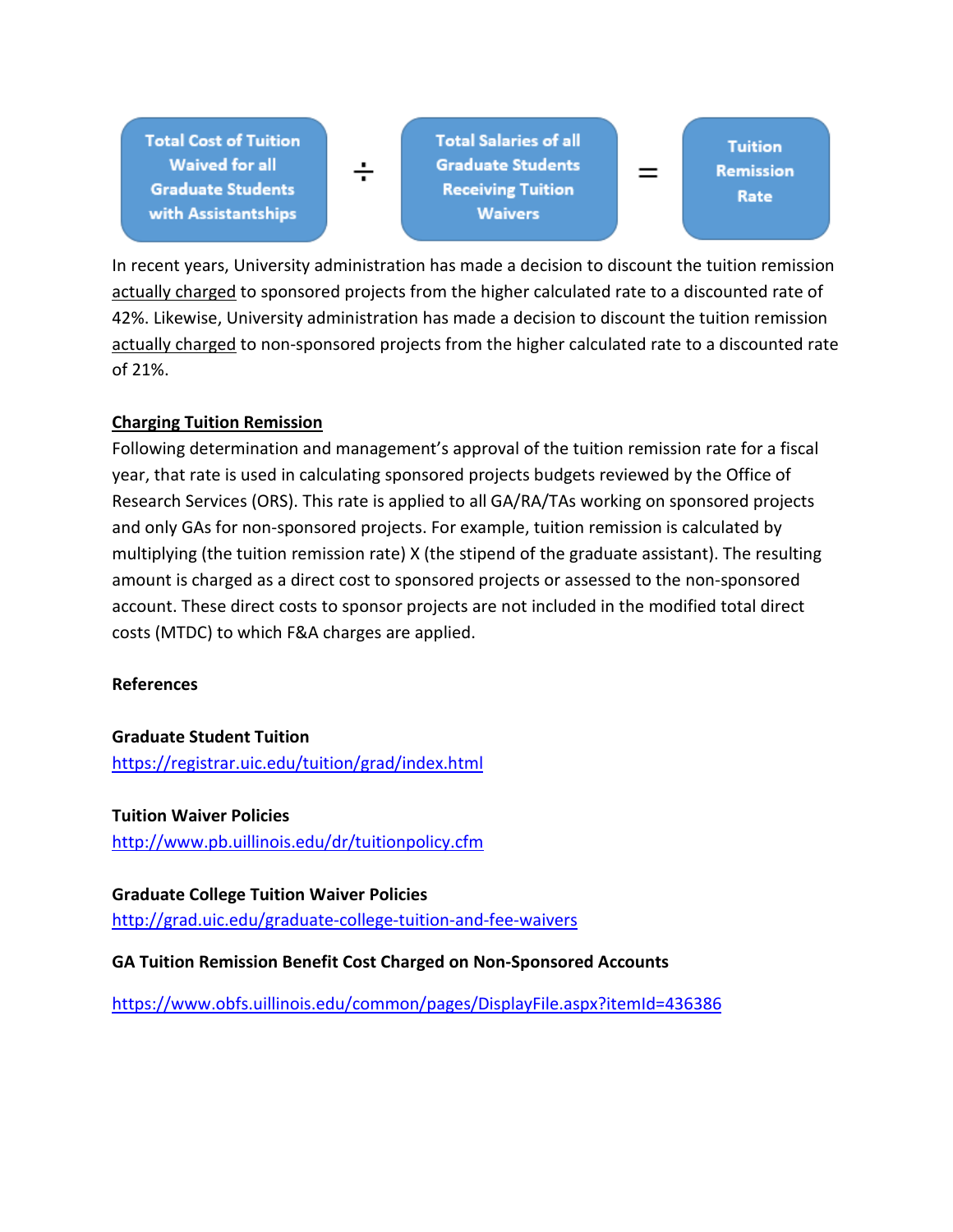### **Frequently Asked Questions for Tuition Remission Charged to Sponsored Funds**

#### *Who sets graduate tuition at the University of Illinois?*

Each year, tuition rates for undergraduate, graduate and professional students at the University of Illinois are recommended by the Provost to the University's Office of Planning and Budgeting, for approval by the Board of Trustees.

#### *What is graduate tuition remission?*

Graduate tuition remission is the practice of charging a sponsored project budget for the cost of all or part of the student's tuition when a student is employed as a research assistant supported by the project's funds. Graduate tuition remission is calculated as a percentage of the student's stipend.

#### *Is it legally allowable that tuition remission be charged to sponsored projects?*

The cost of tuition remission is an allowable expense on sponsored projects, provided that the student is (1) conducting activities necessary to the sponsored agreement; (2) tuition remission is provided in accordance with established educational institutional policy; (3) tuition remission is provided consistently to students in return for similar activities conducted for non-sponsored (e.g. teaching assistants) as well as sponsored activities; (4) the student is enrolled in an advanced degree program at the institution related to the sponsored research project; and (5) the tuition or other payments are reasonable compensation for the work performed and are conditioned upon the performance of necessary work

#### *What is the graduate tuition remission rate?*

The graduate tuition remission rate is the rate used in charging sponsored projects for tuition remission as a fraction of the research assistant's stipend, as calculated by System Government Costing, reviewed by university administration.

### *What are graduate tuition remission funds actually used for? How are they distributed across the University?*

Beginning in FY09, 25% of graduate remission at the University of Illinois at Chicago will be allocated to the campus administration, and 75% will be distributed to the enrolling college of the graduate assistant. These funds are then allocated by the college. How these funds are used will be at the discretion of the college and the home department.

#### *Does graduate tuition reflect any real costs?*

Graduate education requires faculty time, materials, supplies, and administrative support; these are real costs. The cost of tuition is set by the Board of Trustees, on the recommendation of the Provost and University Administration, taking these factors into account.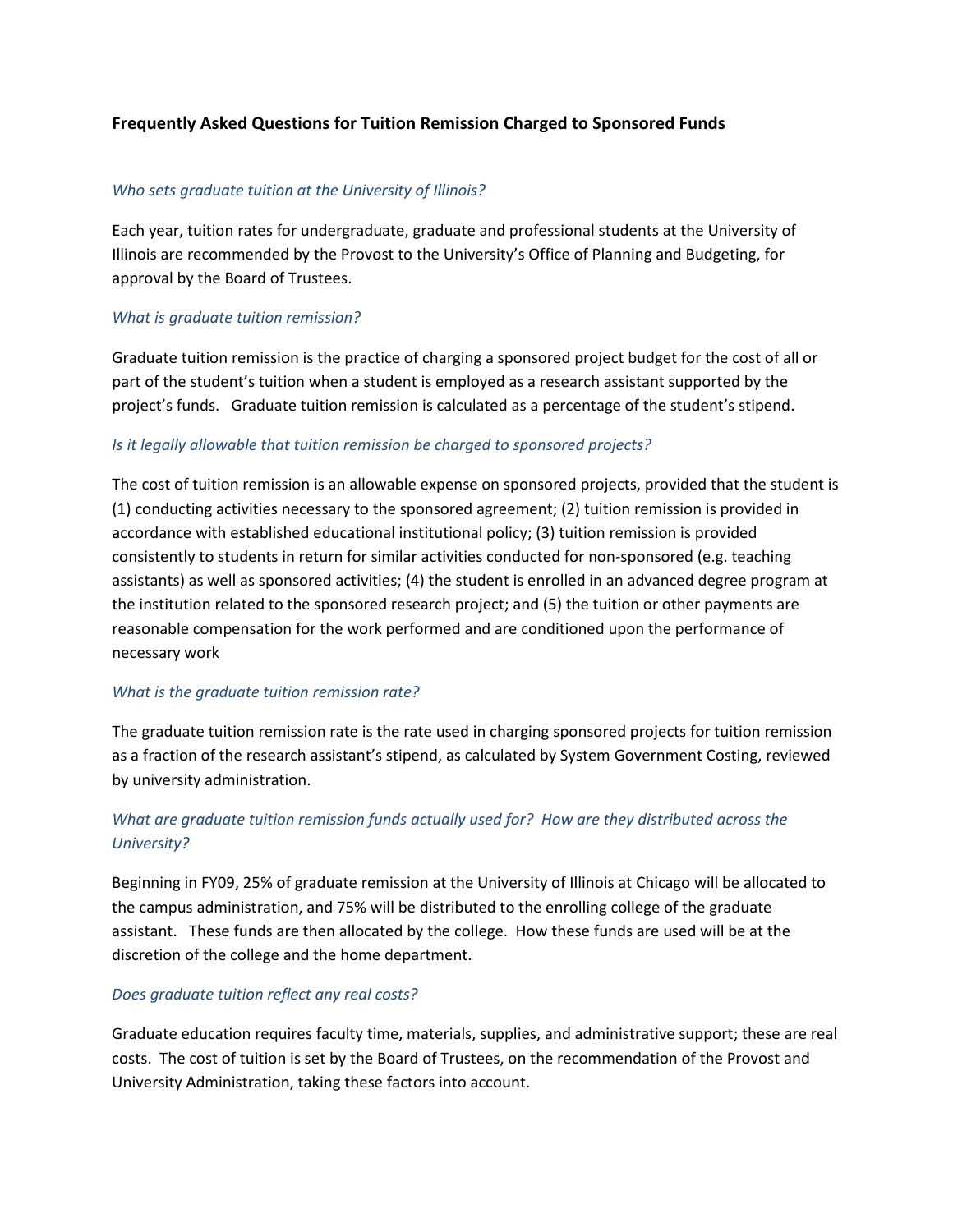# *If tuition reflects real costs, why is there a formula that suggests those costs are dependent on the student's stipend?*

The current method of calculating a rate for tuition remission and applying this rate to graduate student stipends was developed to simplify the process of charging tuition remission to sponsored projects. It is analogous to charging a fixed percentage of salary for health insurance or other fringe benefits.

# *If graduate tuition remission is an arbitrarily set source of revenue, why make the process so complex? Could we charge actual tuition, or a portion of actual tuition, rather than remission?*

Yes, actual tuition or a portion of actual tuition could be charged to sponsored projects. Our financial systems are not currently configured to accommodate this method, although the campus administration is always considering ways to improve service to the research enterprise. Notably, the accounting changes necessary to move students from one project to another would likely be more complex in a system that charged tuition rather than a remission rate, and so there would be additional transactional burden if such a change were made.

#### **Frequently Asked Questions for Tuition Remission Charged to Non-Sponsored Funds**

#### *What is the tuition remission charge for Graduate Assistants?*

While similar to the charge imposed for Research Assistants, the tuition remission for Graduate Assistants is meant to recover part of the waived tuition for the enrolling college and to make the employing unit's cost somewhat closer to the actual total cost of employment.

#### *Is there a difference between tuition remission for Research Assistants and Graduate Assistants?*

Yes, an assistant supported on sponsored funding is expected to be appointed as a Research Assistant and the 42% tuition remission rate will apply. While an assistant supported by non-sponsored funding is expected to be appointed as a Graduate Assistant and the 21% tuition remission rate will apply.

# *Can a Graduate Assistant be appointed as a GA and RA and will tuition remission be applied for both positions?*

Generally, we do not expect GA's to be supported on sponsored funds. An assistant supported on sponsored funding is expected to be appointed as a Research Assistant. Therefore, any GA on a sponsored fund will not be assessed the GA tuition remission charge, in anticipation that the RA tuition remission charge will apply instead.

# *What are graduate tuition remission funds actually used for? How are they distributed across the University?*

Beginning in AY 2008-2009 (FY09), 75% of graduate tuition remission at the University of Illinois at Chicago will be returned to the enrolling college, and 25% will be retained by the campus. These funds